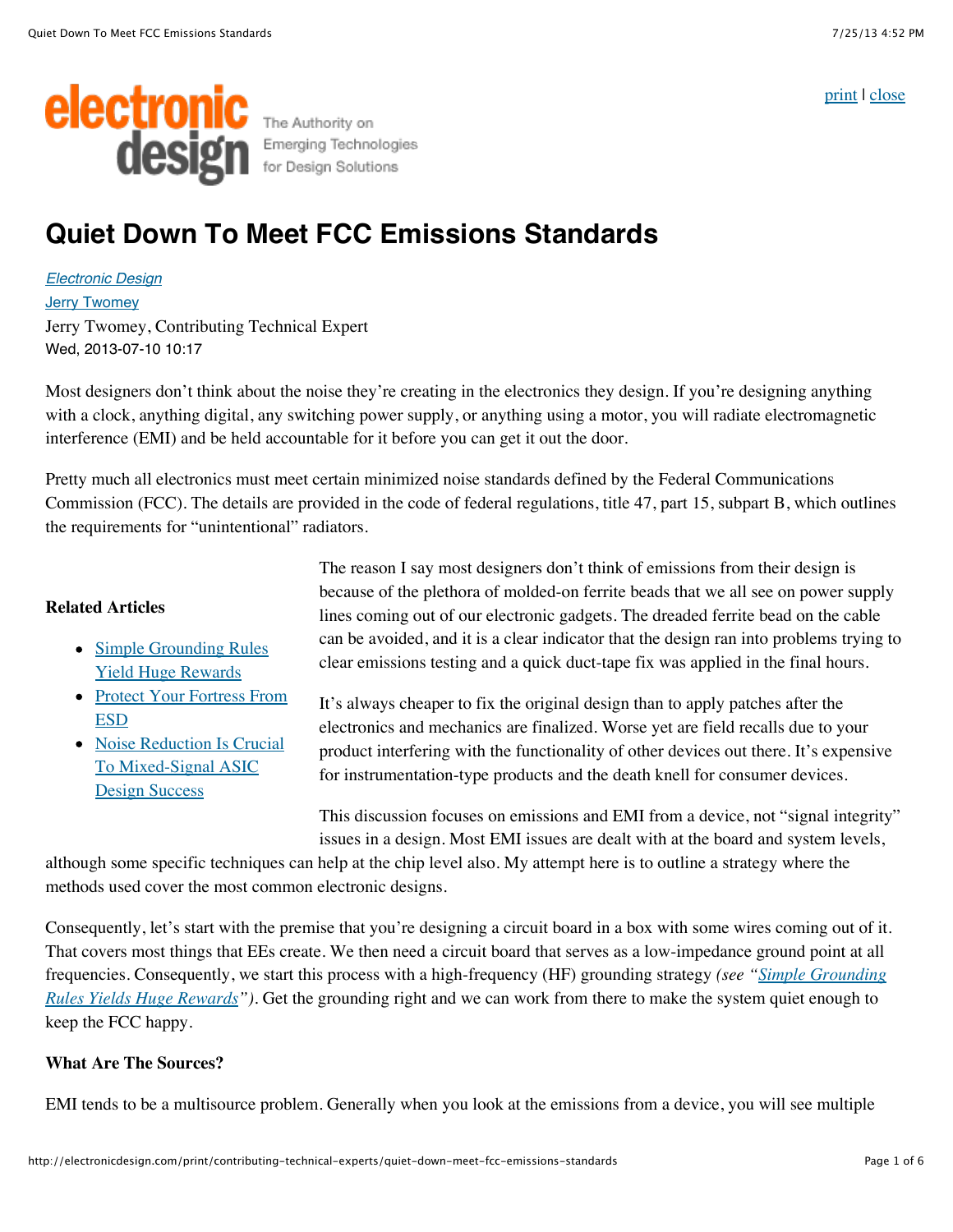sources at distinctly different frequencies. Sometimes reducing the loudest sources is enough to get a product through EMI testing, but frequently you need to make an effort to reduce multiple radiators at different frequencies.

First, identify the unintentional radiators in your design. Digital clocking, switching power supplies, motor drivers (especially arcing brushed motors), and items with repetitive current pumping all are potential EMI sources. Repetitive signals that switch current around will generally be seen in an emissions test analysis.

The important thing is to reduce the magnitude of those repetitive radiators. Intermittent burst noise may also be an issue, and dealing with these sources uses similar techniques. Recognizing the noise generators in the design phase and mitigating potential problems is cheaper than fabricating your design, failing emissions testing, and re-spinning the design.

#### **Circuit Strategy**

Once you have a good feel for your noise generators, determine where you can reduce their power or limit their higher harmonic content. If the signal is used in a low-bandwidth path, you really don't need picosecond rise times and perfect square waves. I/O drivers need to be powerful enough to get the job done, but a clock with significant ninth harmonic content and above is probably beyond what's needed. An added bonus here is that it generally drops your overall power consumption as well.

EMI from motors and their wiring, especially dc motors that use armature brushes, presents several different issues. First, the arcing of a brushed armature dc motor makes for a great spark-gap transmitter. Second, varying the duty cycle of the power supplied often controls motor speed, and that motor commutation causes back electromotive force (EMF) voltage spikes on the motor winding since the current is shut off in an inductor. Finally, the wires between the printed-circuit board (PCB) and the motor serve as an antenna for both the common-mode noise generated at the PCB and the noise generated by the motor itself.

The circuit requires a small amount of capacitance at the motor for arcing (typically 100 pf to 0.1  $\mu$ F for small motors), a common-mode choke on the connection leaving the PCB for the motor, and another ferrite at the motor itself. The circuit will probably need a flyback diode or a snubber circuit on the motor to protect the driver transistors *(Fig. 1)*.



## **Physical PCB Strategy**

An antenna designer will talk about quarter-wave radiators as your basic antenna. For an emissions problem, it's generally a collection of inefficient antennas that are often much smaller than the ideal quarter wavelength. As an example, if you have a square-wave 100-MHz signal, there will be significant energy in the third and fifth harmonics. The quarter wavelength for the fundamental is 28 inches, but the fifth harmonic is 5.6 inches. For that example, don't be surprised to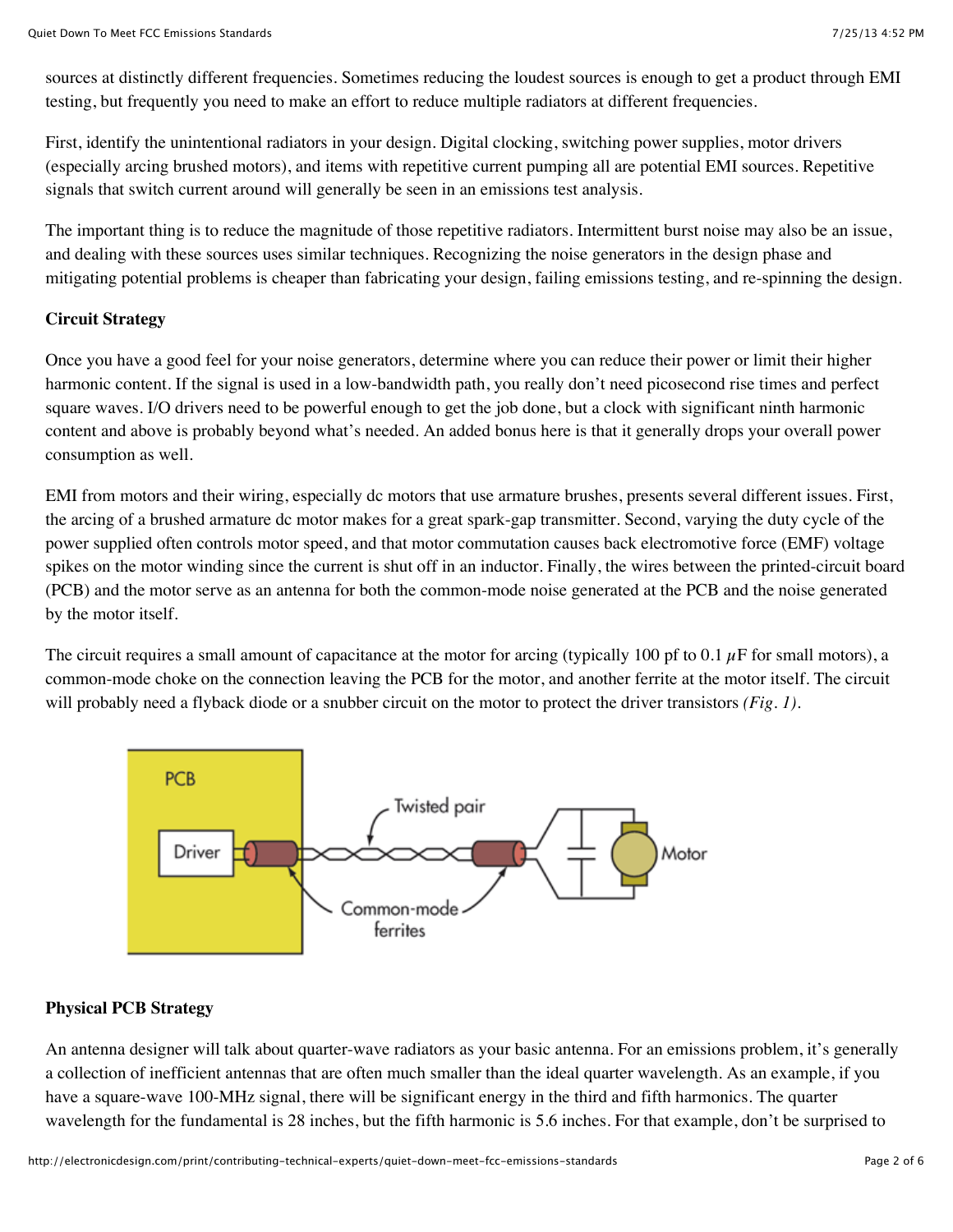get emissions from connections that are at one-twentieth of a wavelength, so a conductor only an inch long will be a radiator in this example.

The bottom line is to reduce your onboard antenna size wherever possible. Keep it short, or try to enclose it between ground planes if it has a lot of switching noise. On-board layers with signals using flooded ground planes around signal lines will help with both EMI and signal integrity on the board.

One of the biggest offenders here is the popular use of switching power supplies. Although they are very efficient, their driver circuits can be very noisy. Minimize the connection size associated with the driver side of the LC section of these devices *(Fig. 2)*.



## **Connections Outside**

Wires off the board can become some of the strongest radiators due to long length, but are generally easy to control. We can lump these wires into a few categories: power, grounds, shields, ground referenced signals, and differential signals.

Ground referenced signals going down a wire don't tend to be very well ground referenced, so to speak. If you're trying to maintain anything with good value integrity, the impedance of the wire tends to be a source of problems. Thankfully, most modern designs have had their learning experiences and lack such connections. Most modern systems use differential signals for both analog signals and digital data communication. In both cases, the use of twisted-pair wires creates a tight common-mode characteristic between the two wires, which is useful.

The differential data paths used with high-speed serial links such as USB and Ethernet benefit from common-mode chokes inserted at each end of the twisted-pair wires. This has a double benefit. The common-mode EMI present on the PCB does not make it onto the wires, and common-mode signals due to the ground bounce between the devices at both ends of the cable get attenuated. Common-mode chokes are available for industry-standard low-voltage differential signal (LVDS) devices.

The use of the twisted-pair wires off board for all your connections also helps avoid the creation of a loop antenna. If you have an open loop of wire, the current in that loop creates a field. If the current in the wire going out is tightly placed with the current in the wire returning, superposition of the two fields mostly cancels and minimizes radiation *(Fig. 3)*.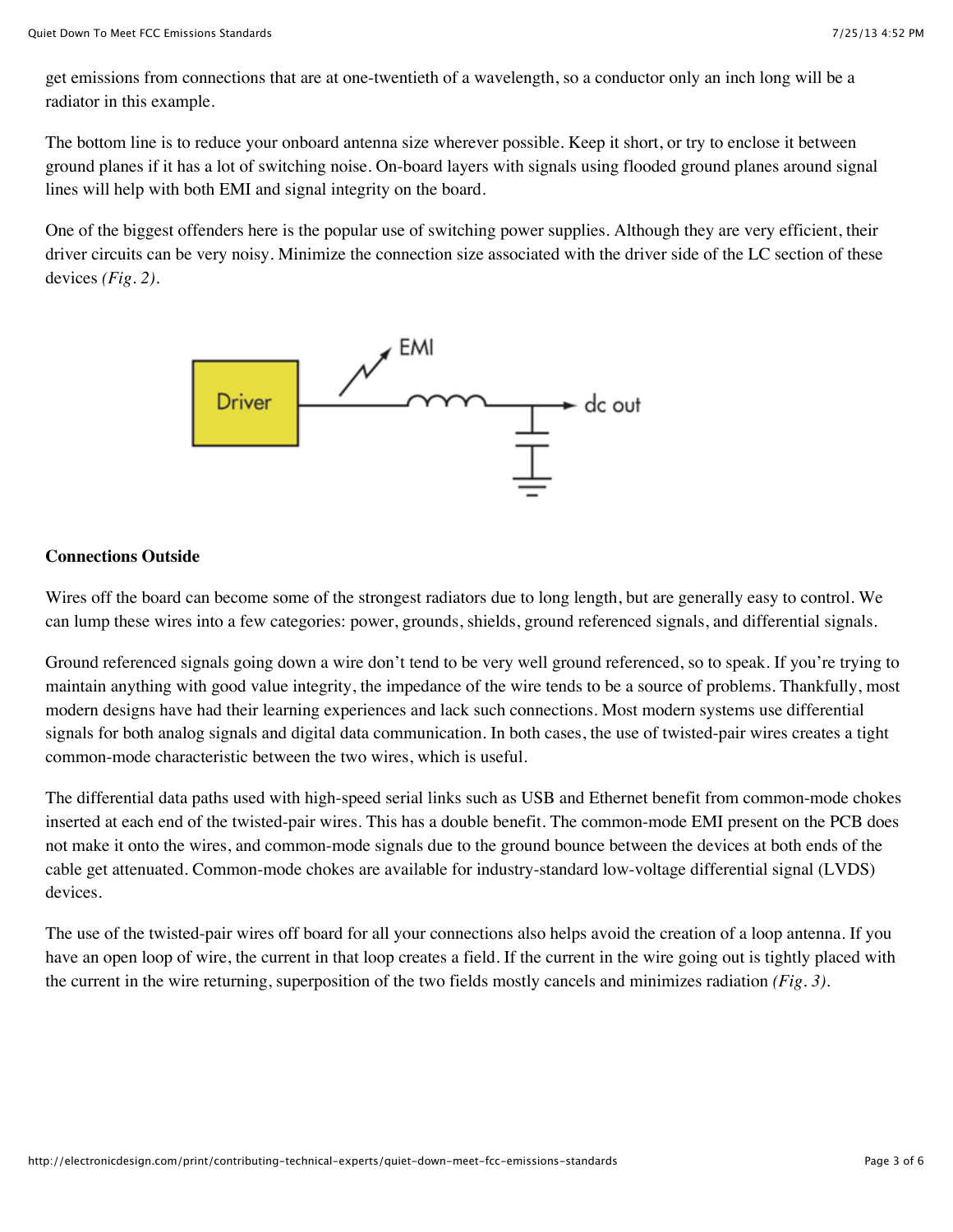

The twisted pair doesn't help with common-mode radiation from the wires, where both wires are radiating the same signal. The noise is picked up by both wires, not just one, and you have a driven antenna that needs a common-mode choke to silence it. The common-mode problem also happens with a shielded wire, and the shield functions as the radiator.

Power connections need to be fitted with a common-mode ferrite choke, where both wires go through the same ferrite body. By doing this, the average dc currents cancel with minimal magnetic field created in the ferrite. Signals common to both wires, namely EMI, get magnetically coupled and thus impeded. This choke should be built onto the PCB at the enclosure exit. The industry term for this device is a "current compensated power line filter," and it's done as two wires wound on the same ferrite core in the same direction.

#### **Shield Box**

Do you need to put your design in a metal shield box? Hopefully with the steps outlined here, the answer is no. But for large designs with lots of noise sources, you should be prepared to do so. Most consumer products end up in a plastic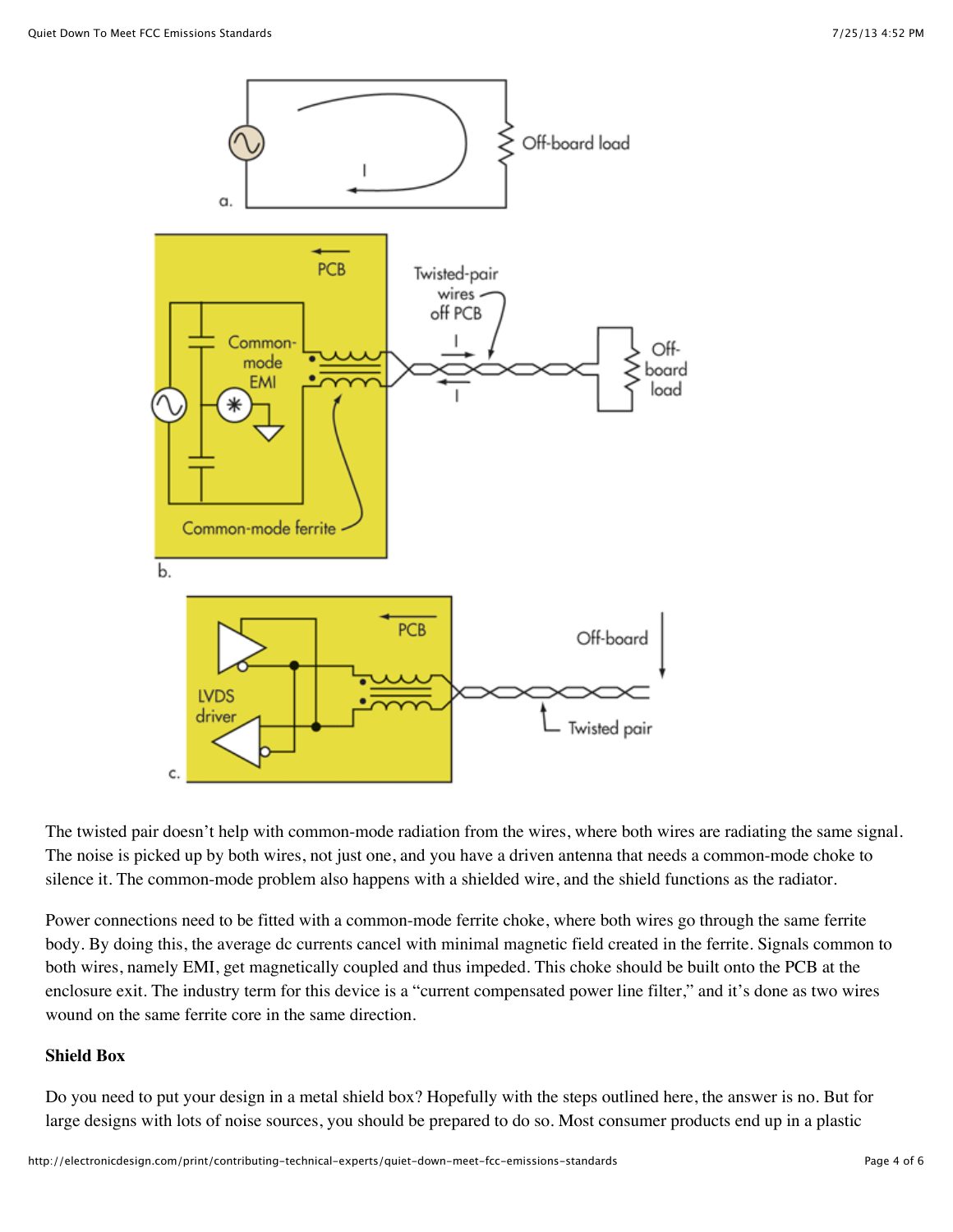enclosure, so you can prepare for a lower-cost alternative, using a conductive coating inside the case.

Consequently, when your mechanical team is designing the enclosure, be sure to have the conversation on how to build a Faraday cage and be prepared to add a conductive internal coating. Any opening through the box needs to be considered an EMI port.

#### **Advanced Techniques**

These methods will take care of most common electronics products. Some special techniques are available where the noise generator is especially "loud" or where the environment is especially sensitive to radiated noise.

The common clock in computer systems generally results in a single-frequency EMI spike at the clock fundamental (plus harmonics). After that clock has been distributed and used throughout the system, the EMI power at that one frequency can be significant. The use of spectral spreading takes that one frequency and adds some variance to it. The variance or "frequency dithering" results in a clock in which the amplitude of the radiated emissions is lower, while having a wider bandwidth *(Fig. 4)*.



Everyone who has ever torn down a cell phone has seen examples of localized shield cans used over select parts of the PCB for isolation. The technique works well, as long as the shield can is carefully matched with a ground plane as part of the PCB. Except for specialized situations, this approach is generally not needed to meet emissions requirements.

#### **Conclusion**

If you make an effort to reduce your noise sources, do a careful board layout that controls your PCB antennas, and choke all your external antenna wires, many devices will clear FCC emissions testing without a shield box. If nothing else, these practices should reduce emissions driven redesigns and eliminate that ugly ferrite molded into the power cable.

*Jerry Twomey has been involved in IC and PCB design since 1979. He has designed multiple consumer, commercial, and medical products including data communication, satellite systems, video, medical instrumentation, disk drives, cell phones, RF transmitters and receivers, and many others. Mixed-signal systems and design are his primary focus with a special interest in things not easily defined or solved. In addition to design, he teaches in both industry and academia and is a Senior Member of the IEEE. He holds an MSEE from Worcester Polytechnic Institute. He can be reached at [jerry@effectiveelectrons.com](mailto:jerry@effectiveelectrons.com).*